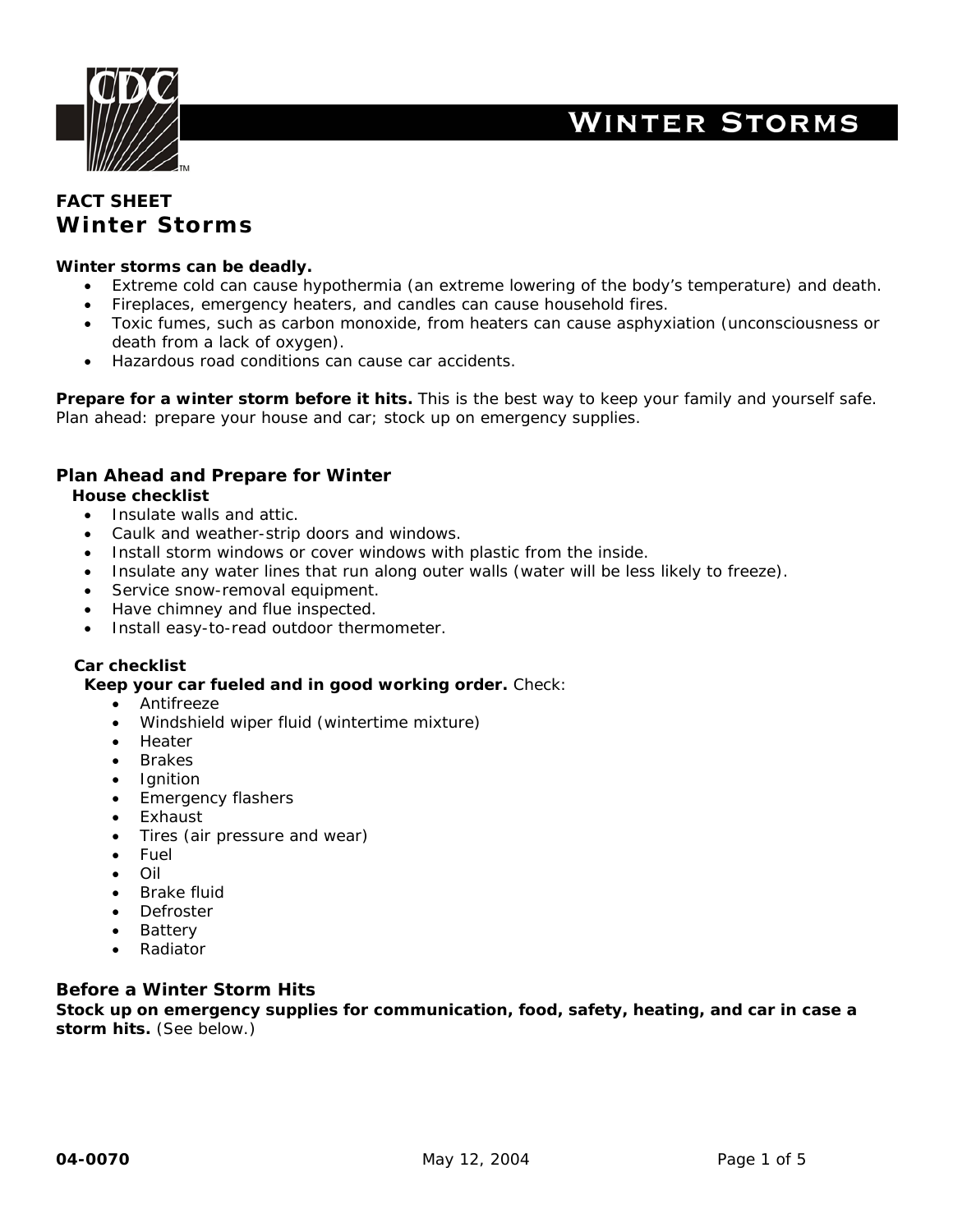# *Communication Supplies*

# **Make sure you have at least one of the following in case there is a power failure:**

- [Battery-powered radio \(for listening to local emergency instructions\). Have extra batteries.](http://www.nws.noaa.gov/nwr)  or
- National Oceanic and Atmospheric Administration (NOAA) weather radio receiver (for listening to National Weather Service broadcasts). More information on NOAA weather radio receivers is available at [http://www.nws.noaa.gov/nwr.](http://www.nws.noaa.gov/nwr)

# **Find out how your community warns the public about severe weather:**

- Siren
- Radio
- TV

# **Listen to emergency broadcasts. Know what winter storm warning terms mean:**

- Winter weather advisory (Expect winter weather conditions to cause inconvenience and hazards.)
- Frost/freeze warning (Expect below-freezing temperatures.)
- Winter storm watch (Be alert. A storm is likely.)
- Winter storm warning (Take action. The storm is in or entering the area.)
- Blizzard warning (Seek refuge immediately! Snow and strong winds, near-zero visibility, deep snow drifts, and life-threatening wind chill.)

### *Food and Safety Supplies*

**Have a week's worth of food and safety supplies.** If you live far from other people, have more supplies on hand.

- Drinking water
- Canned/no-cook food (bread, crackers, dried fruits)
- Non-electric can opener
- Baby food and formula (if baby in the household)
- Prescription drugs and other medicine
- First-aid kit
- Rock-salt to melt ice on walkways
- Supply of cat litter or bag of sand to add traction on walkways
- Flashlight and extra batteries
- Battery-powered lamps or lanterns (To prevent the risk of fire, avoid using candles.)

**Keep a water supply.** Extreme cold can cause water pipes in your home to freeze and sometimes break.

- Leave all water taps slightly open so they drip continuously.
- Keep the indoor temperature warm.
- Allow more heated air near pipes. Open kitchen cabinet doors under the kitchen sink.
- If your pipes do freeze, do not thaw them with a torch. Thaw the pipes slowly with warm air from an electric hair dryer.
- If you cannot thaw your pipes, or if the pipes have broken open, use bottled water or get water from a neighbor's home.
- Have bottled water on hand.
- In an emergency—if no other water is available—snow can be melted for water. Bringing water to a rolling boil for one minute will kill most germs but won't get rid of chemicals sometimes found in snow.

**04-0070** May 12, 2004 Page 2 of 5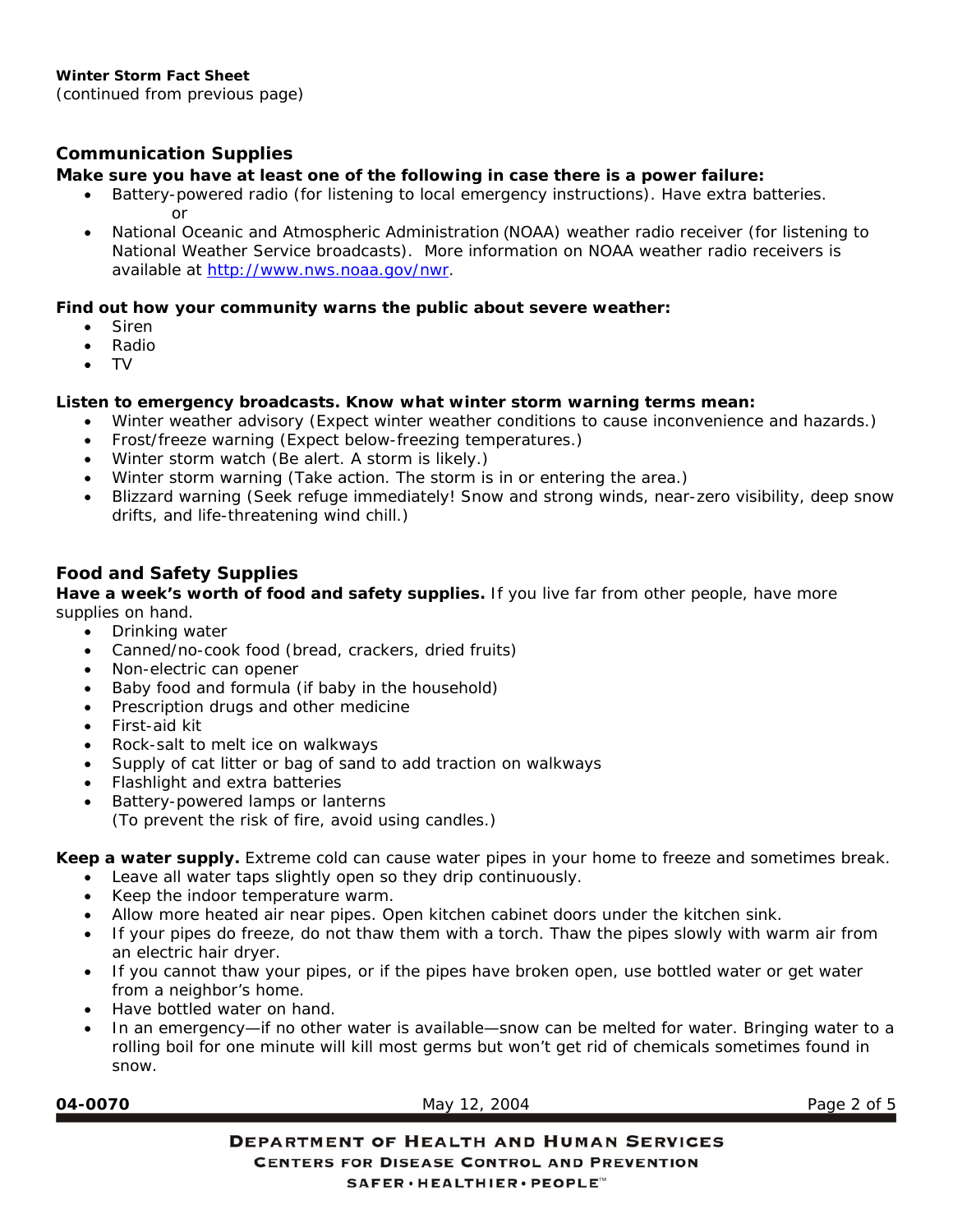*Heating Supplies* 

**Have at least one of the following heat sources in case the power goes out:** 

- Fireplace with plenty of dry firewood or gas log fireplace
- Portable space heaters or kerosene heaters (Check with your local fire department to make sure that kerosene heaters are legal in your area.)

### **Never place a space heater on top of furniture or near water.** Use electric space heaters with

- automatic shut-off switches and
- nonglowing elements.

### **Keep heat sources at least 3 feet away from furniture and drapes. Never leave children unattended near a space heater.** Have the following safety equipment:

- Chemical fire extinguisher
- Smoke alarm in working order (Check once a month and change batteries once a year.)
- Carbon monoxide detector

### **Never use an electric generator indoors, inside the garage, or near the air intake of your home because of the risk of carbon monoxide poisoning:**

- Do not use the generator or appliances if they are wet.
- Do not store gasoline indoors where the fumes could ignite.
- Use individual heavy-duty, outdoor-rated cords to plug in other appliances.

# *Cooking and Lighting Supplies*

# **Never use charcoal grills or portable gas camp stove indoors—the fumes are deadly.**

# **Use battery-powered flashlights or lanterns.**

- Avoid using candles.
- Never leave lit candles alone.

# *Car and Emergency Supplies*

### **Prepare your car with emergency supplies.** Include:

- Cell phone; portable charger and extra batteries
- **Shovel**
- Windshield scraper
- Battery-powered radio (and extra batteries)
- Flashlight (and extra batteries)
- **Water**
- Snack food
- Extra hats, coats, mittens
- **Blankets**
- Chains or rope
- Tire chains
- Canned compressed air with sealant (emergency tire repair)
- Road salt and sand
- Booster cables
- Emergency flares
- Bright colored flag; help signs

**04-0070** May 12, 2004 Page 3 of 5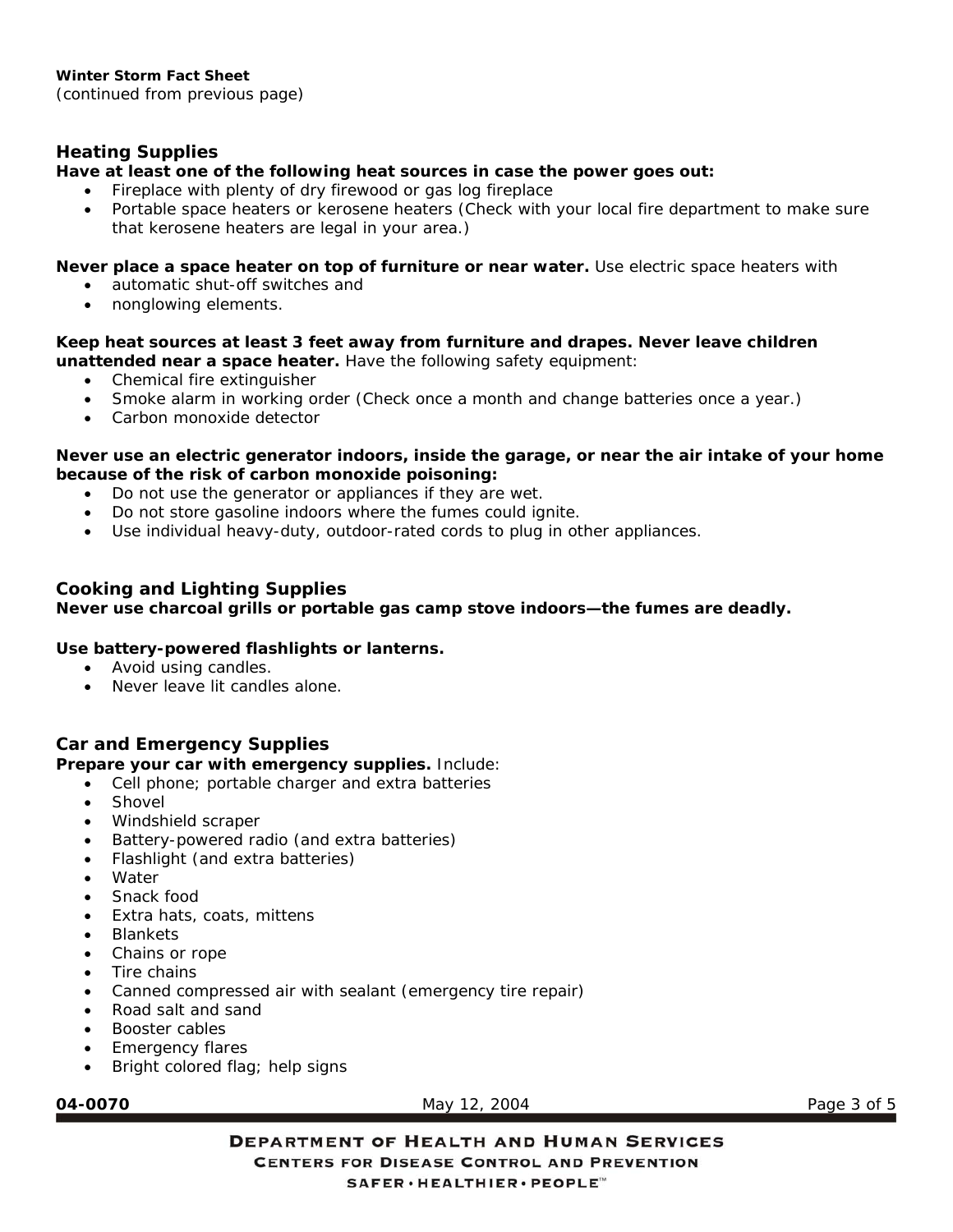#### **Winter Storm Fact Sheet**

(continued from previous page)

- First aid kit
- Tool kit
- Road maps
- Compass
- Waterproof matches and a can (to melt snow for water)
- Paper towels

# **During a Winter Storm**

### *Indoor Safety*

- If possible, stay indoors and dress warmly.
- Conserve fuel. Lower the thermostat to 65 degrees Fahrenheit during the day and 55 degrees Fahrenheit at night.
- Close off unused rooms.
- Seal drafts from doors and windows.

#### *[Outdoor Safety](http://www.bt.cdc.gov/disasters/extremecold/outdoor.asp)*

#### **Babies and the elderly are more at risk from the cold and should be kept warm.**

- Dress warmly. Wear loose-fitting, layered clothes. Outer garments should be tightly woven and water-repellent.
- Wear mittens rather than gloves—mittens are warmer.
- If you shovel snow, do stretching exercises to warm up. Take breaks often.
- Cover your mouth to protect your lungs from extremely cold air.
- Avoid working too hard (strains your heart).
- Drink water and other fluids to avoid dehydration.
- Watch for signs of frostbite: Feeling of "pins and needles" followed by numbness (no feeling). Skin may freeze hard and look white. When thawed out, skin is red and painful. Very bad frostbite may cause blisters or gangrene (black, dead tissue).
- Watch for signs of hypothermia (uncontrolled shivering, slow speech, memory loss, stumbling, sleepiness, extreme tiredness).
- If you think you have frostbite or hypothermia, don't eat or drink anything containing caffeine or alcohol—they can worsen your symptoms.
- Drink warm liquids that do not contain caffeine or alcohol. (alcoholic drinks cause your body to lose heat more quickly).
- Do not eat snow (lowers your body temperature).

### *In Your Car*

#### **Travel with caution:**

- Listen for travel warnings.
- Avoid icy roads if possible.
- Use tire chains.
- Let someone know where you are going and when you expect to arrive. Ask them to notify help if you are late.
- Check and restock emergency supplies in your car before you leave.
- Never pour water on your windshield to remove ice or snow; the windshield may shatter.

### **If you are trapped in your car in a winter storm:**

- Stay in the car.
- Do not leave the car to look for help unless help is visible within 100 yards.

| 007)<br>Μ |  |
|-----------|--|
|-----------|--|

May 12, 2004 **Page 4 of 5**